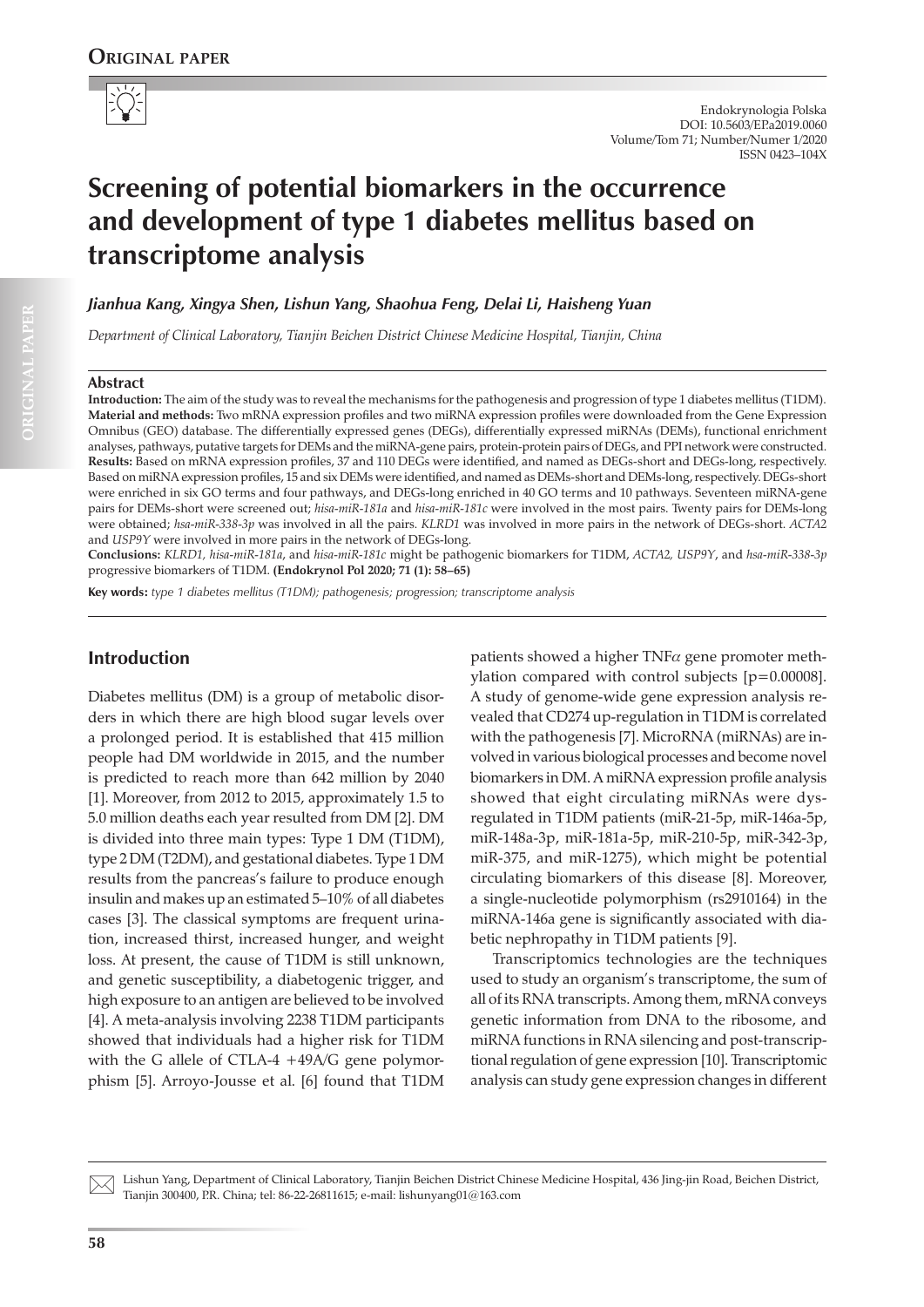organisms, which contribute to the understanding of human disease [11]. In this study, the transcriptomic analyses were performed on new-onset and long-term T1DM patients in order to reveal the mechanisms for the pathogenesis and progression of this disease.

# **Material and methods**

## *Expression profiles*

The expression profiles of GSE55098 [12], GSE72492, GSE55099, and GSE97123 [13] were downloaded from the Gene Expression Omnibus (GEO) database (www.ncbi.nlm.nih.gov/geo/). The mRNA expression profile of GSE55098 contained 22 peripheral blood mononuclear cell (PBMC) samples from 12 newly diagnosed T1DM patients and 10 normal controls, and it was detected using the platform of [HG-U133\_Plus\_2] Affymetrix Human Genome U133 Plus 2.0 Array. The mRNA expression profile of GSE72492 included 17 pancreas tissue samples from T1DM patients and seven healthy humans, and these patients had been suffering from T1DM for at least five years. Agilent-028004 SurePrint G3 Human GE 8x60K Microarray was used to conduct the detection for GSE72492. Twelve PBMC samples from newly diagnosed T1DM patients and 10 PBMC samples from normal controls were contained in the miRNA expression profile of GSE55099, and they were sequenced with the platform of miRNA-1 Affymetrix Multispecies miRNA-1 Array. Twenty-four plasma-derived exosomes from 12 T1DM patients and 12 healthy patients were concluded in the miRNA expression profile of GSE97123, and these patients had suffered from T1DM for at least 25 years. The detection platform for GSE97123 was Counter Human miRNA Expression Assay.

## *Data processing*

For GSE55098 and GSE55099, background correction, standardisation, and expression value calculation for the raw data were conducted with the affy V1.48.0 package (http://www.bioconductor. org/packages/3.2/bioc/html/affy.html). The hgu133plus2.db package V3.2.2 (http://www.bioconductor.org/packages/3.2/data/annotation/ html/hgu133plus2.db.html) was used to annotate, and the nonannotated probes were removed. For GSE72492, standardisation and logarithm calculation of expression values were performed with preprocessCore V1.32.0 (http://www.bioconductor.org/packages/3.2/bioc/html/preprocessCore.html). For GSE97123, the downloaded raw data had been normalised, and logarithm calculation was directly conducted.

## *Differentially expressed analysis*

Based on the mRNA and miRNA profiles of GSE55098 and GSE55099, the differentially expressed genes (DEGs) and the differentially expressed miRNAs (DEMs) were separately identified in samples from newly diagnosed T1DM patients compared with those from normal controls with limma V3.32.2 (http://www.bioconductor.org/packages/3.5/bioc/html/limma.html), which were named as DEGs-short and DEMs-short, respectively. Furthermore, the DEGs and the DEMs were separately identified in samples from longstanding T1DM patients compared with those from healthy people in GSE72492 and GSE97123, and named as DEGs-long and DEMs-long, respectively. The threshold criteria was |log (fold change)  $| > 1$  and  $p < 0.05$ .

## *Functional and pathway enrichment analyses of DEGs*

The functional enrichment analyses of the DEGs-short and DEGslong were performed via the Database for Annotation, Visualisation, and Integrated Discovery (DAVID) V6.8 (http://david.abcc.ncifcrf. gov/). The enriched pathway terms were screened out with the Kyoto Encyclopaedia of Genes and Genomes (KEGG) PATHWAY (http://www.genome.jp/kegg), and Reactome (http://www.reactome.org). The threshold was  $P < 0.05$ .

# *Targets prediction for DEMs*

Potential targets for DEMs-short and DEMs-long were predicted by > 5 bioinformatics algorithms among the 10 algorithms in the miRWalk database: miRWalk V2.0 (www.ma.uni-heidelberg. de/apps/zmf/mirwalk/mirwalk), RNAhybrid V2.1 (www.ma.uniheidelberg.de/apps/zmf/mirwalk/rnahybrid), DIANAmT V4.0 (www.ma.uni-heidelberg.de/apps/zmf/mirwalk/diana-microt), miRanda -rel2010 (www.ma.uni-heidelberg.de/apps/zmf/mirwalk/ miranada), miRDB V4.0 (www.ma.uni-heidelberg.de/apps/zmf/ mirwalk/mirdb), PICTAR4 (www.ma.uni-heidelberg.de/apps/zmf/ mirwalk/pictar4), PICTAR5 (www.ma.uni-heidelberg.de/apps/zmf/ mirwalk/pictar5), PITA (www.ma.uni-heidelberg.de/apps/zmf/ mirwalk/pipa), RNA22 V2 (www.ma.uni-heidelberg.de/apps/zmf/ mirwalk/rna22), and Targetscan V6.2 (www.ma.uni-heidelberg.de/ apps/zmf/mirwalk/targetscan). Moreover, the negative regulated miRNA-gene pairs were selected out.

# *The PPI network construction*

The Search Tool for the Retrieval of Interacting Genes/Proteins (STRING) is a biological database and web resource of known and predicted protein-protein interactions (PPI). The protein-protein pairs of DEMs-short and DEMs-long were identified via STRING v10.5 (https://string-db.org/) with more than 500 scores. Afterwards, the PPI networks for DEGs-short and DEGs-long were constructed and visualised by Cytoscape V3.5.1 software (http://www.cytoscape. org/download.php).

# **Results**

# *DEGs and DEMs*

After differentially expressed analysis, 37 (25 up- and 12 down-regulated) and 110 (58 up- and 52 down-regulated) DEGs were identified in sets of DEGs-short and DEGs-long, respectively; and 15 (two up- and 13 down-regulated) and six (one up- and five down-regulated) DEMs were identified in sets of DEMs-short and DEMs-long, respectively. Furthermore, the top 30 most significant DEGs of DEGs-short and DEGs-long are separately shown in Table 1 and Table 2, and all the DEMs of DEMs-short and DEMs-long are shown separately in Table 3 and Table 4. Also, the overlaps of DEGs-short and DEGs-long were EIF1AY, LTF, and DDX3Y, and there was no overlap between DEMs-short and DEMs-long.

# *The enriched gene ontology (GO) terms and pathways*

DEGs-short and DEGs-long were separately enriched in six and 40 GO terms, and all the gene ontology (GO) terms of DEGs-short and the top 10 most significant terms of DEGs-long are shown in Table 5 and Table 6, respectively. Moreover, DEGs-short were enriched in four pathway terms, namely "graft-versus-host disease", "antigen processing and presentation", "natural killer cell mediated cytotoxicity", and "signalling in immune system". DEGs-long were enriched in 10 pathways; namely,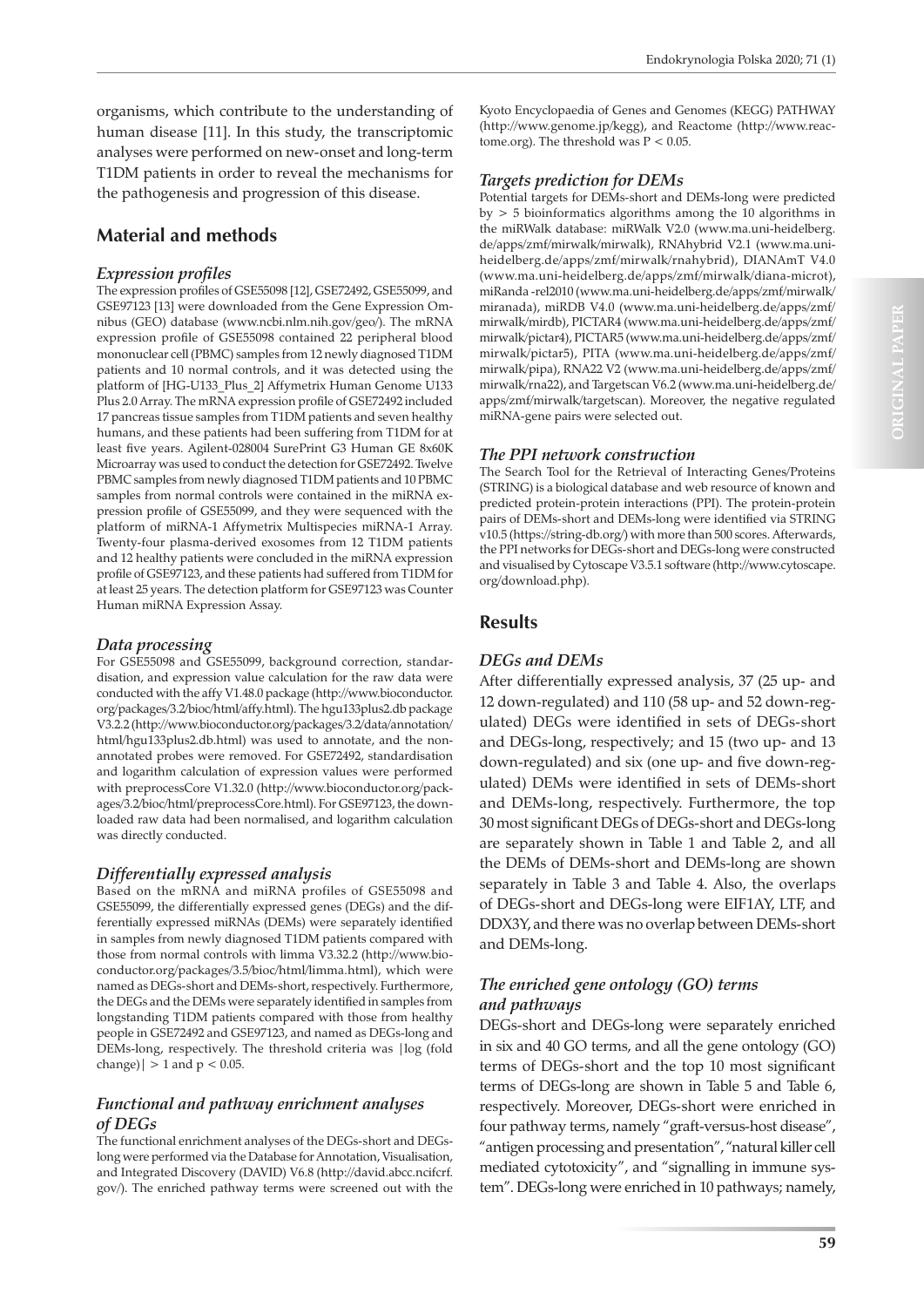| Gene              | LogFC          | AveExpr     | p value       | Gene                  | LogFC       | AveExpr     | p value     |
|-------------------|----------------|-------------|---------------|-----------------------|-------------|-------------|-------------|
| <i>CD160</i>      | $-1.485740817$ | 9.375468318 | $5.04E - 06$  | CMTM2                 | 1.43081945  | 8.187681273 | 0.006335067 |
| <b>KLRD1</b>      | $-1.127278189$ | 8.941906288 | $1.10E - 05$  | <b>KCNJ2</b>          | 1.077869083 | 6.547479591 | 0.006475015 |
| CCL4              | $-1.266147883$ | 10.58044818 | $1.64E - 05$  | CHI3L1                | 1.1924713   | 5.115614424 | 0.007671493 |
| GNLY              | $-1.144524117$ | 12.24886857 | $3.63E - 05$  | CYP4F3                | 1.833172833 | 5.909274955 | 0.008561103 |
| GZMH              | $-1.17887135$  | 11.65018586 | $4.33E - 0.5$ | S <sub>100</sub> P    | 1.634646917 | 8.568421091 | 0.012775649 |
| CLIC <sub>3</sub> | $-1.179784483$ | 9.144989091 | $6.78E - 0.5$ | KRT23                 | 1.515719783 | 5.298236045 | 0.014109852 |
| <b>KLRF1</b>      | $-1.000714933$ | 10.69416009 | 0.000117664   | <b>CRISP3</b>         | 1.10133205  | 4.734271773 | 0.02081107  |
| FGFBP2            | $-1.16267335$  | 11.11717164 | 0.000195317   | <b>SLPI</b>           | 1.387085033 | 6.380050636 | 0.022275293 |
| KLRC3             | $-1.267866217$ | 8.382717909 | 0.000256813   | <i><b>TNFAIP6</b></i> | 1.364051308 | 5.903216886 | 0.022326902 |
| HLA-DOA1          | $-1.78124685$  | 5.714109242 | 0.001618603   | CEACAM8               | 1.822226467 | 7.058930909 | 0.026668873 |
| DUSP <sub>2</sub> | $-1.289584217$ | 8.945554227 | 0.001857457   | LTF                   | 1.407460333 | 9.775831136 | 0.029817392 |
| CCR <sub>3</sub>  | 1.214328983    | 6.790913364 | 0.002497141   | <b>RETN</b>           | 1.050559983 | 8.875287318 | 0.030854117 |
| <b>IFNG</b>       | $-1.060417167$ | 7.499563636 | 0.004650993   | MMP9                  | 1.185383167 | 7.671720636 | 0.030963045 |
| <b>FFAR2</b>      | 1.626123483    | 5.858363545 | 0.004965728   | <b>PGLYRP1</b>        | 1.002344033 | 6.662580909 | 0.03233145  |
| MS4A3             | 1.222284567    | 8.345452523 | 0.006033224   | <b>RNASE3</b>         | 1.3085789   | 7.113363909 | 0.034102172 |

**Table 1.** *The top 30 most significant differentially expressed genes (DEGs) in peripheral blood mononuclear cell samples from newly diagnosed patients with type 1 diabetes mellitus (T1DM) compared with those from normal controls (DEGs-short)*

**Table 2.** *The top 30 most significant differentially expressed genes (DEGs) in pancreas tissue samples from long-standing patients with type 1 diabetes mellitus (T1DM) compared with those from healthy people (DEGs-long)*

| Gene                   | <b>LogFC</b>   | <b>AveExpr</b> | p value       | Gene              | LogFC          | <b>AveExpr</b> | p value     |
|------------------------|----------------|----------------|---------------|-------------------|----------------|----------------|-------------|
| INS                    | $-7.956409294$ | 11.80539147    | $1.61E - 07$  | SYT7              | $-1.030068536$ | 7.626796818    | 0.000343623 |
| <b>IAPP</b>            | -4.973887634   | 8.748584024    | $6.19E - 07$  | <i>ANGPT2</i>     | 1.148873747    | 7.086680079    | 0.000482281 |
| SSC4D                  | $-1.075597447$ | 10.20799228    | $1.77E - 06$  | EIF1AY            | 1.08379585     | 7.046791771    | 0.000545989 |
| CHST8                  | $-1.175932564$ | 7.582315976    | $2.88E - 06$  | <b>HSPB2</b>      | 1.104037749    | 8.503654391    | 0.000556139 |
| <i><b>INS-IGF2</b></i> | $-3.232225473$ | 6.533042141    | $3.07E - 06$  | SLC25A34          | $-1.728247111$ | 10.11133012    | 0.000591585 |
| <b>PHYHIPL</b>         | 1.18534172     | 7.252759135    | $1.51E - 05$  | CCDC3             | 1.05894566     | 9.655930312    | 0.000628911 |
| GCGR                   | $-1.70586376$  | 6.827750629    | $2.11E - 05$  | <b>PTGIS</b>      | 1.424889976    | 8.260255438    | 0.000790294 |
| <i>SLC35D3</i>         | $-1.679842289$ | 6.656338606    | $2.39E - 05$  | DDX3Y             | 1.992255074    | 6.248943021    | 0.000831372 |
| G6PC2                  | $-2.116813487$ | 6.112831353    | $3.10E - 0.5$ | SLC30A8           | $-1.494275889$ | 9.141968897    | 0.000835193 |
| SYT13                  | $-1.662898167$ | 8.209265965    | $3.21E - 05$  | RPS4Y1            | 5.34177196     | 8.2755228      | 0.000839019 |
| EPN <sub>3</sub>       | $-1.014739304$ | 8.715785241    | $6.32E - 0.5$ | UTY               | 1.428451427    | 5.672497188    | 0.000859705 |
| <b>VEGFC</b>           | 1.186622956    | 8.308787518    | 0.00012934    | CCL <sub>21</sub> | 2.10357751     | 8.799136812    | 0.000869965 |
| CELF4                  | $-1.049638234$ | 8.260741659    | 0.000138073   | <i>FAM159B</i>    | $-1.685486241$ | 7.293984476    | 0.000950918 |
| ADCYAP1                | $-1.229689263$ | 5.711479118    | 0.000153888   | UCHL <sub>1</sub> | $-1.205710231$ | 9.847092909    | 0.000976663 |
| PCSK1                  | $-1.979802762$ | 8.473264497    | 0.000227194   | RPS4Y2            | 5.264040346    | 8.251606735    | 0.001024289 |

"smooth muscle contraction", "vascular smooth muscle contraction", "regulation of insulin-like growth factor (IGF) transport and uptake by insulin-like growth factor binding proteins (IGFBPs)", "cGMP-PKG signalling pathway", "RHO GTPases activate PAKs", "platelet degranulation", "insulin processing", "chemical carcinogenesis", "antagonism of activin by follistatin", and "insulin secretion".

#### *The miRNA-gene pairs*

A total of 17 miRNA-gene pairs were screened out for DEMs-short, and they are shown in Table 7, including nine negatively regulated pairs. Moreover, hisa-miR-181a and hisa-miR-181c were involved in the most pairs. Twenty miRNA-gene pairs in total were screened out for DEMs-long (Tab. 8), including 11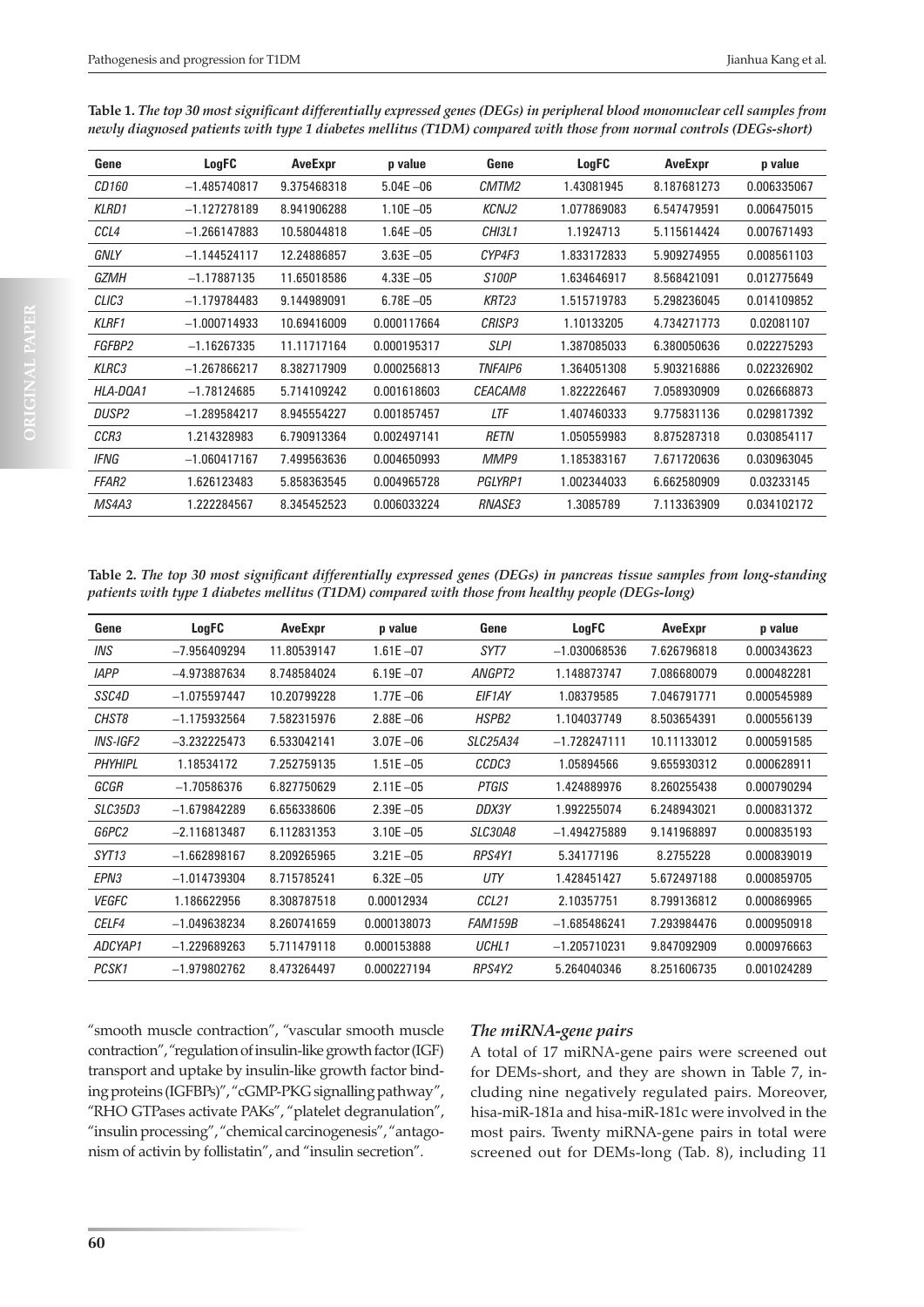| Gene                   | LogFC          | AveExpr     | p value     |
|------------------------|----------------|-------------|-------------|
| hsa-miR-28-3p          | $-1.928257799$ | 2.792230233 | 2.80E-06    |
| hsa-miR-146b-5p        | $-2.666591212$ | 4.4375168   | 1.12E-05    |
| hsa-miR-181a-2         | $-1.887221452$ | 2.705472828 | 6.15E-05    |
| hsa-miR-28-5p          | $-1.383941091$ | 3.923182481 | 6.17E-05    |
| hsa-miR-1225-3p        | 1.023616193    | 1.73814695  | 9.27E-05    |
| $hsa$ -mi $R$ -181 $c$ | $-1.26274394$  | 2.593748088 | 0.000439044 |
| $hsa$ -mi $R$ -1249    | 1.091444886    | 2.36209401  | 0.000543799 |
| hsa-miR-199a-5p        | $-1.287916775$ | 1.850112207 | 0.000747813 |
| $hsa$ -mi $R$ -125 $b$ | $-1.075210791$ | 1.90891557  | 0.000922042 |
| $hsa$ -mi $R$ -19 $b$  | $-1.14946891$  | 5.355734538 | 0.001454218 |
| hsa-let-7f             | $-1.664920459$ | 5.356012127 | 0.001554297 |
| hsa-miR-487b           | $-1.334061912$ | 2.992923132 | 0.012515649 |
| hsa-miR-342-5p         | $-1.333040563$ | 5.825155044 | 0.013564947 |
| hsa-miR-30c            | $-1.050089726$ | 5.567514099 | 0.01445844  |
| $hsa$ -mi $R$ -494     | $-1.125921065$ | 4.652256751 | 0.033330803 |

**Table 3.** *All the differentially expressed miRNAs (DEMs) in peripheral blood mononuclear cell samples from newly diagnosed patients with type 1 diabetes mellitus (T1DM) compared with those from normal controls (DEMs-short)*

**Table 4.** *All the differentially expressed miRNAs (DEMs) in peripheral blood mononuclear cell samples from long-standing patients with type 1 diabetes mellitus (T1DM) compared with those from healthy people (DEMs-long)*

| Gene                    | LogFC          | AveExpr     | p value     |
|-------------------------|----------------|-------------|-------------|
| hsa-miR-378e            | $-1.194166667$ | 10.26958333 | 2.99E-06    |
| hsa-miR-338-3p          | $-1.083333333$ | 6.218333333 | 1.10E-05    |
| hsa-miR-26a-5p          | $-1.019166667$ | 4.987083333 | 2.58E-05    |
| $hsa$ -mi $R$ -16-5 $p$ | $-1.310833333$ | 7.647083333 | 0.001228264 |
| $hsa$ -mi $R$ -144-3p   | 1.811666667    | 1.316666667 | 0.025897521 |
| $hsa$ -mi $R$ -451a     | $-1.174166667$ | 10.32875    | 0.031611088 |

**Table 5.** *All the enriched gene ontology (GO) terms of DEGs-short*

| <b>Category</b> | Term                                            | <b>Gene count</b> | p value     |
|-----------------|-------------------------------------------------|-------------------|-------------|
| <b>BP</b>       | $G0:0042742 \sim$ defense response to bacterium |                   | $2.13E-06$  |
| <b>BP</b>       | $G0:0006935$ ~ chemotaxis                       |                   | 2.40E-04    |
| CC              | $G0:0031226$ ~ intrinsic to plasma membrane     |                   | 0.012653662 |
| MF              | $GO:0032393 \sim MHC$ class I receptor activity |                   | 0.03693037  |
| <b>BP</b>       | $G0:0006026 \sim$ aminoglycan catabolic process |                   | 0.040243639 |
| СC              | $G0:0005887$ ~ integral to plasma membrane      |                   | 0.042766631 |
|                 |                                                 |                   |             |

DEGs — differentially expressed genes; BP — biological process; CC — cellular component; MF — molecular function

negatively regulated pairs. Also, hsa-miR-338-3p was involved in all the above 20 miRNA-gene pairs.

## *The PPI network*

After STRING screening, 19 and 89 protein-protein pairs of DEGs-short and DEGs-long were separately obtained, and the PPI networks of them are shown in Figure 1 and 2, respectively. The above pairs were a clustered different functional group in the networks, and KLRD1 (dark red) was involved in more pairs in a functional group of Figure 1, and ACTA2 and USP9Y (dark red) were involved in more pairs in different functional groups of Figure 2.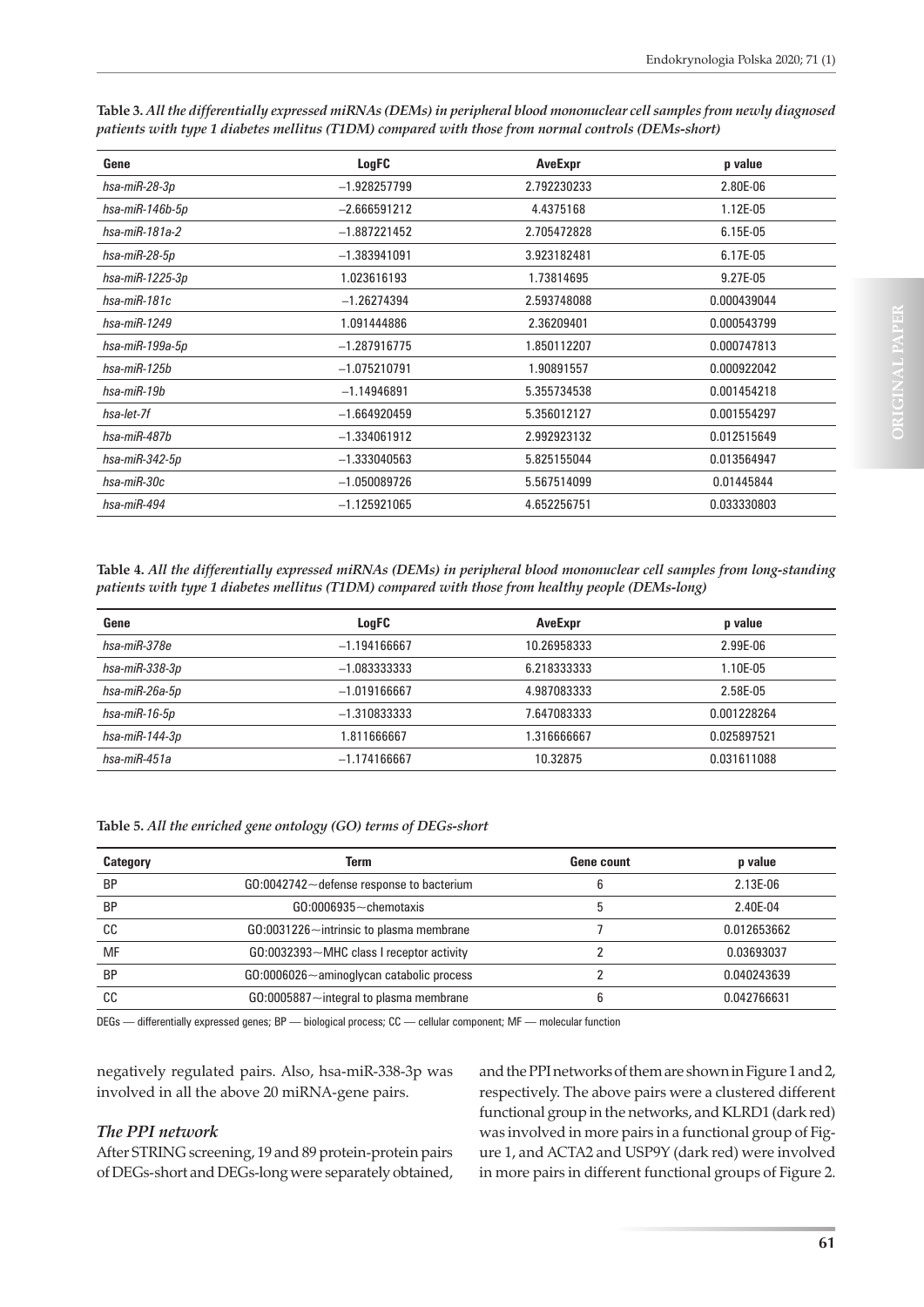#### **Table 6.** *The top 10 most significantly enriched gene ontology (GO) terms of DEGs-long*

| Category  | <b>Term</b>                                           | <b>Gene count</b> | p value     |
|-----------|-------------------------------------------------------|-------------------|-------------|
| CC        | $G0:0043292 \sim$ contractile fibre                   | 9                 | 3.40E-07    |
| cc        | $G0:0044444 \sim$ cytoplasmic part                    | 46                | $3.35E-05$  |
| <b>BP</b> | $G0:0008217\sim$ regulation of blood pressure         |                   | 3.44E-05    |
| cc        | $GO:0030485 \sim$ smooth muscle contractile fibre     | 3                 | 1.81E-04    |
| cc        | $G0:0005737 - cytoplasm$                              | 57                | 3.52E-04    |
| <b>BP</b> | $G0:0031032$ $\sim$ actomyosin structure organization | 4                 | 6.66E-04    |
| CC        | GO:0031410~cytoplasmic vesicle                        | 12                | 7.96E-04    |
| cc        | GO:0030016~myofibril                                  | 5                 | 0.003350748 |
| <b>BP</b> | GO:0030334~regulation of cell migration               | 6                 | 0.003896976 |
| <b>BP</b> | $G0:0048738 \sim$ cardiac muscle tissue development   | 4                 | 0.005230827 |

DEGs — differentially expressed genes; BP — biological process; CC — cellular component

#### **Table 7.** *The miRNA-gene pairs of DEMs-short*

| <b>MicroRNA</b> | Gene           | MicroRNA_logFC | Gene_logFC     |
|-----------------|----------------|----------------|----------------|
| hsa-miR-181c    | <b>TNFAIP6</b> | $-1.26274394$  | 1.364051308    |
| hsa-miR-181c    | DDX3Y          | $-1.26274394$  | 1.249616883    |
| hsa-miR-181c    | <b>KCNJ2</b>   | $-1.26274394$  | 1.077869083    |
| hsa-miR-181a    | <b>TNFAIP6</b> | $-1.887221452$ | 1.364051308    |
| hsa-miR-181a    | DDX3Y          | $-1.887221452$ | 1.249616883    |
| hsa-miR-181a    | <b>KCNJ2</b>   | $-1.887221452$ | 1.077869083    |
| hsa-miR-146b-5p | EIF1AY         | $-2.666591212$ | 1.9180783      |
| hsa-miR-146b-5p | CEACAM8        | $-2.666591212$ | 1.822226467    |
| hsa-miR-125b    | MS4A3          | $-1.075210791$ | 1.222284567    |
| hsa-miR-181c    | <b>KLRF1</b>   | $-1.26274394$  | $-1.000714933$ |
| hsa-miR-181a    | <b>KLRF1</b>   | $-1.887221452$ | $-1.000714933$ |
| hsa-miR-181c    | <b>IFNG</b>    | $-1.26274394$  | $-1.060417167$ |
| hsa-miR-181a    | <b>IFNG</b>    | $-1.887221452$ | $-1.060417167$ |
| hsa-miR-125b    | IFNG           | $-1.075210791$ | $-1.060417167$ |
| hsa-miR-146b-5p | FGFBP2         | $-2.666591212$ | $-1.16267335$  |
| hsa-miR-125b    | CCL4           | $-1.075210791$ | $-1.266147883$ |
| hsa-let-7f      | <b>DUSP2</b>   | $-1.664920459$ | $-1.289584217$ |

DEMs — differentially expressed miRNAs

# **Discussion**

Many genes and miRNAs have been indicated to be involved in the occurrence and development of T1DM. In this study, we parallelly identified and analysed the differential expressions for newly diagnosed and long-standing T1DM patients. Afterwards, hisa-miR-181a and hisa-miR-181c were found to be involved in the most miRNA-gene pairs of DEMs-short (Tab. 7), and the node of KLRD1 was involved in the most pairs in the PPI network of DEGs-short (Fig. 1). A meta-analysis showed that the hsa-miR-181 family

tolerance, which is very important in the pathogenesis and treatment of T1DM [14, 15]. Also, the meta-analysis also proved that hsa-miR-181c was differentially expressed in the three types of diabetes (T1DM, T2DM, and gestational diabetes). Another study found that hsa-miR-181c was down-regulated in a diabetic-like environment and up-regulated after the addition of calcitriol [16]. Endothelial dysfunction played an important role in the occurrence and development of DM, and hisa-miR-181c could attenuate nitration stress

are involved in the inhibition of IL-2 expression, and hisa-miR-181a and hisa-miR-181c contribute to T cell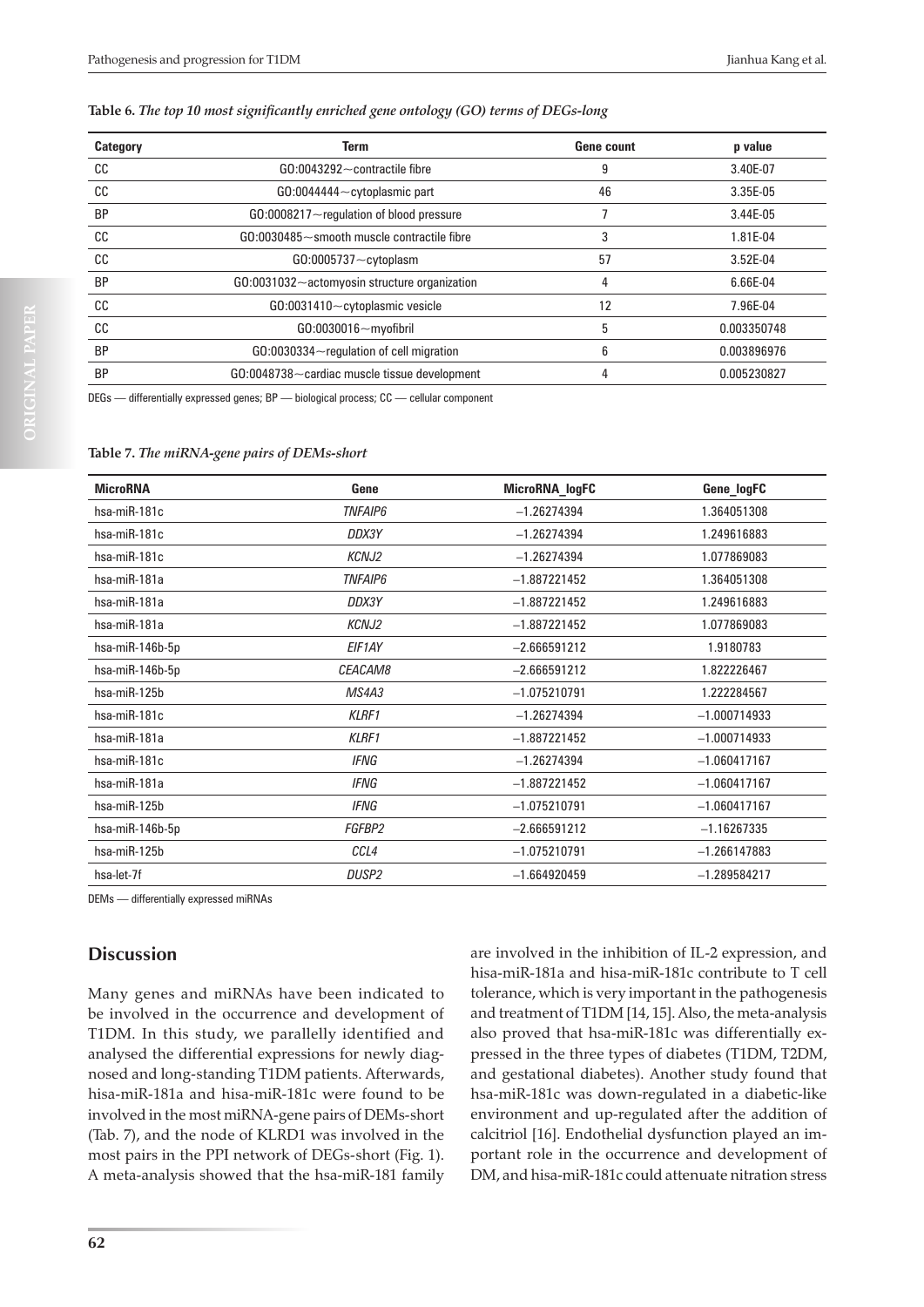| <b>MicroRNA</b>          | Gene               | MicroRNA_logFC | Gene_logFC     |
|--------------------------|--------------------|----------------|----------------|
| hsa-miR-338-3p           | CCL21              | $-1.083333333$ | 2.10357751     |
| hsa-miR-338-3p           | CXCL9              | $-1.083333333$ | 1.77456068     |
| hsa-miR-338-3p           | <b>ALDOB</b>       | $-1.083333333$ | 1.580524957    |
| hsa-miR-338-3p           | UTY                | $-1.083333333$ | 1.428451427    |
| hsa-miR-338-3p           | <b>PTGIS</b>       | $-1.083333333$ | 1.424889976    |
| hsa-miR-338-3p           | PRRX1              | $-1.083333333$ | 1.242794076    |
| hsa-miR-338-3p           | TMOD1              | $-1.083333333$ | 1.196113314    |
| hsa-miR-338-3p           | HOXA3              | $-1.083333333$ | 1.121206093    |
| hsa-miR-338-3p           | <b>TFPI</b>        | $-1.083333333$ | 1.100948365    |
| hsa-miR-338-3p           | EIF1AY             | $-1.083333333$ | 1.08379585     |
| hsa-miR-338-3p           | COL12A1            | $-1.083333333$ | 1.040322198    |
| hsa-miR-338-3p           | SYT7               | $-1.083333333$ | $-1.030068536$ |
| hsa-miR-338-3p           | RGS16              | $-1.083333333$ | $-1.031304186$ |
| hsa-miR-338-3p           | AQP2               | $-1.083333333$ | $-1.034998067$ |
| hsa-miR-338-3p           | PPP1R1A            | $-1.083333333$ | $-1.113167906$ |
| hsa-miR-338-3p           | UNC <sub>5</sub> A | $-1.083333333$ | $-1.173571$    |
| hsa-miR-338-3p           | <b>SLC30A8</b>     | $-1.083333333$ | $-1.494275889$ |
| hsa-miR-338-3p           | SYT13              | $-1.083333333$ | $-1.662898167$ |
| hsa-miR-338-3p           | SLC25A34           | $-1.083333333$ | $-1.728247111$ |
| $hsa$ -mi $R$ -338-3 $p$ | PCSK1              | $-1.083333333$ | $-1.979802762$ |

#### **Table 8.** *The miRNA-gene pairs of DEMs-long*

DEMs — differentially expressed miRNAs



**Figure 1.** *The protein–protein interaction (PPI) network of DEGs-short*

through regulating FoxO1 expression and affecting endothelial cell function [17]. It might be one of the mechanisms of hisa-miR-181c in the occurrence and development of DM. Killer cell lectin-like receptor subfamily D, member 1 (KLRD1), encoded by KLRD1 gene, is an antigen preferentially expressed on NK cells, and also known as cluster of differentiation 94 (CD94). Nakata et al. [18] reported that the expression of KLRD1 was reduced in NK-enriched cells in fulminant T1DM. Goodier et al. [19] reported that there was a significant reduction in the proportion of CD94 (+) cells responding to lipopolysaccharide in T1DM compared to the non-diabetic twin ( $p = 0.025$ ), which might be associated with the cause of T1DM. Therefore, we suspected that KLRD1, hisa-miR-181a, and hisa-miR-181c were novel biomarkers in the pathogenesis of T1DM. Also, this article identified some targets for hisa-miR-181a and hisa-miR-181c, such as KCNJ2, DDX3Y, KLRF1, IFNG, etc. (Tab. 7).

Furthermore, our results showed that hsa-miR- -338-3p was involved in all the miRNA-gene pairs of DEMs-long (Tab. 8). The PPI network of DEGs-long was clustered different functional groups, and ACTA2 and USP9Y were involved in more pairs in different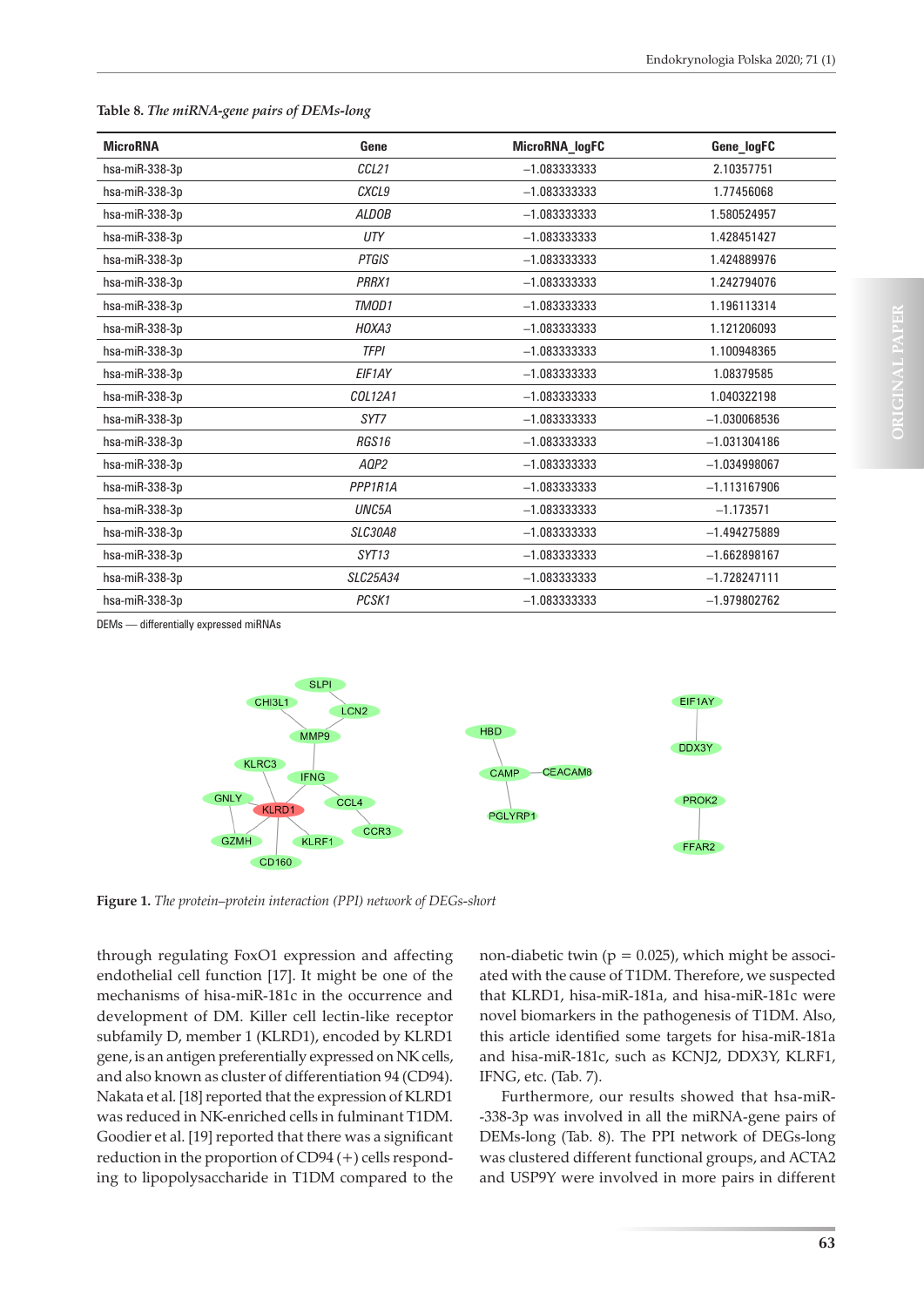

**Figure 2.** *The protein–protein interaction (PPI) network of DEGs-long*

functional groups (Fig. 2). Jacovetti et al. [20] found in rodents that  $\beta$  cell mass expansion during pregnancy and obesity is associated with the expression change of hsa-miR-338-3p; they also revealed a major role for hsa-miR-338-3p in compensatory  $\beta$  cell mass expansion occurring under different insulin resistance states. Subsequently, Nesca et al. [21] reported that the expression hsa-miR-338-3p displayed changes occurring before the onset of diabetes, which were positive effects on  $\beta$  cell activities and mass; in contrast, modification in the level of hsa-miR-338-3p primarily occurred in diabetic mice and resulted in increased  $\beta$  cell apoptosis. These results indicate that the expression change of hsa-miR-338-3p participates in the progression of diabetes. Alpha-actin-2  $(\alpha$ -SMA) is a protein encoded by the ACTA2 gene, which is commonly used as a marker of myofibroblast formation [22]. ACTA2 is the human aortic smooth muscle actin gene and is involved in cell motility, structure, and integrity [23]. Moreover, DEGs-long was enriched in GO terms of "contractile fibre", "smooth muscle contractile fibre", "actomyosin structure organisation", "myofibril", and "cardiac muscle tissue development" (Tab. 6), and ACTA2 played very important roles in the above GO terms. Although few reports revealed the relationship between ACTA2 and T1DM, our results suggest that ACTA2 is associated with the progression of this disease. USP9Y gene encodes the enzyme of ubiquitin specific peptidase 9, Y-linked (USP9Y), which locates on the Y chromosome. Mutations in this gene are associated with Sertoli cell-only syndrome (SCO) and male infertility. The gene fusion TTTY15-USP9Y score was statistically significantly higher in prostate

cancer men with positive biopsy outcome than in men with negative biopsy outcome ( $p < 0.001$ ), and thus TTTY15-USP9Y could be used to predict biopsy outcome [24]. USP9Y presents only in black people of African origin and attributes a favourable lipoprotein pattern, which is very important in the development of diabetes [25]. Previously, there was no direct evidence that USP9Y is associated with TIDM. Here, our article found that USP9Y occupied a critical position in the PPI network of DEGs-long, which suggested that USP9Y might play a role in the development of T1DM.

# **Conclusion**

In conclusion, our study suggested that KLRD1, hisa-miR-181a, and hisa-miR-181c were involved in the onset of T1DM, and that ACTA2, USP9Y, and hsa-miR-338-3p played some important roles in its development. They are potential biomarkers in the pathogenesis or progression of T1DM, which provides further insights for T1DM.

## *Funding*

This work was supported by the program of Beichen District Science and Technology Commission, Tianjin (grant 2016-SHGY-13).

## *Availability of data and material* Not applicable.

## *Acknowledgements*

We would like to thank all the members of our research group for their enthusiastic participation in this study.